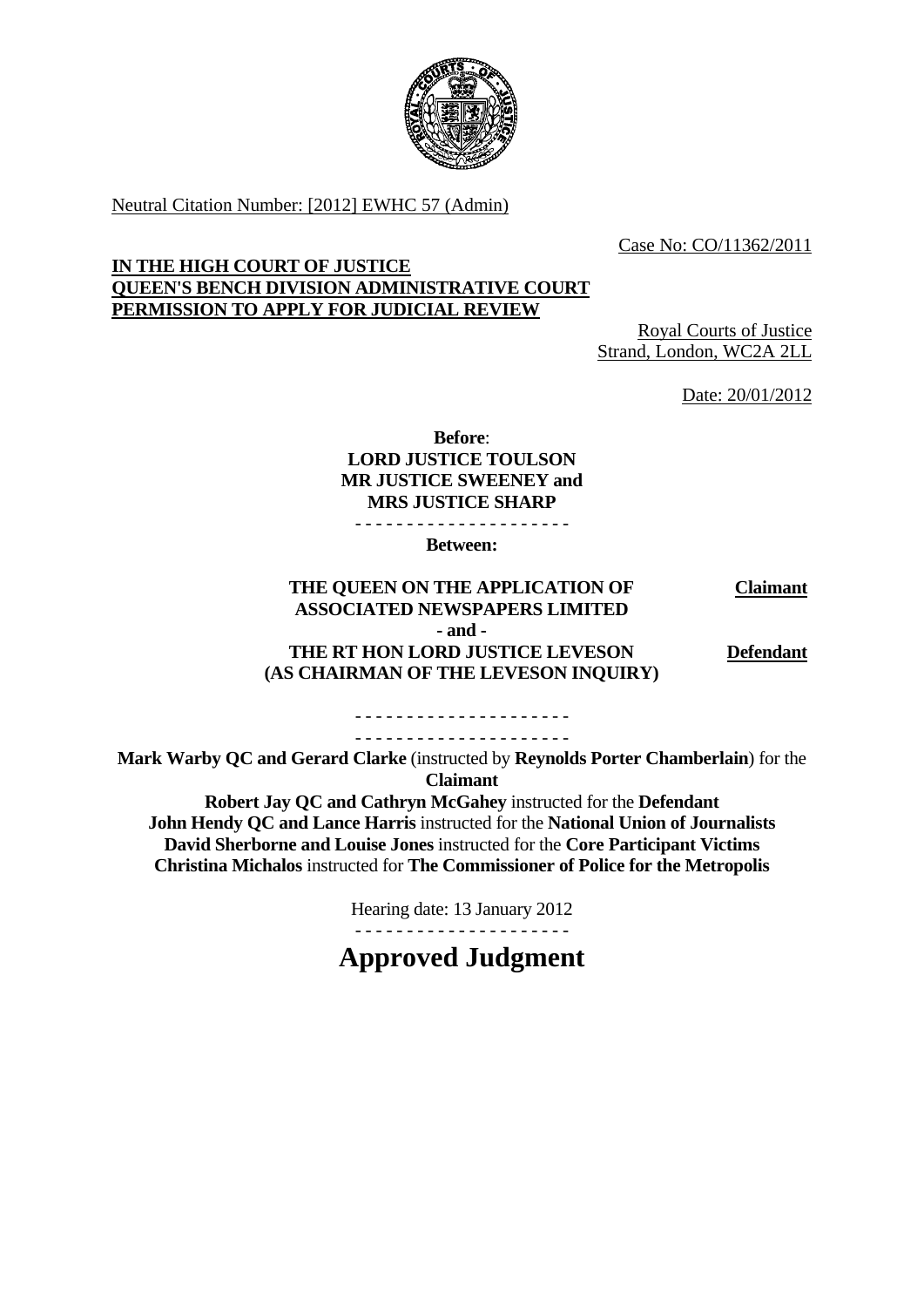# **Lord Justice Toulson: Introduction**

- 1. The claimant is a major newspaper organisation. Its titles include the Daily Mail and The Mail on Sunday. It applies for judicial review of a decision of Rt Hon Lord Justice Leveson in his capacity as Chairman of the Leveson Inquiry ("the Chairman"). Its application is supported by the Daily Telegraph, whose editorial legal director has written a letter to the court stating that it shares the concerns of the claimant but it has not taken an active part in the hearing.
- 2. The decision complained of is a decision in principle (or "a gateway determination" as it has been described) that the Chairman will admit evidence, subject to certain conditions, from journalists who wish to remain anonymous on the ground that they fear career blight if they identify themselves.

#### **The Leveson Inquiry**

- 3. The Inquiry was set up under the Inquiries Act 2005 because of public concern about the practices and ethics of national newspaper organisations. For many years there have been known instances of phone hacking and other illegal or dubious practices but for a long time the position of most newspaper organisations was that the problem was limited to a single paper and to certain rogue reporters acting without the knowledge of their superiors. A wider picture emerged as a result of lawsuits brought by a number of celebrities against the publishers of the News of the World (News International), but the event which particularly triggered the establishment of the tribunal was the disclosure that the News of the World had hacked into the mobile phone of a murdered school girl shortly after her disappearance. This discovery caused widespread revulsion. Alongside concerns about phone hacking at News International - and questions of who in the organisation knew about it, how much did they know and when did they know it - there were, and are, concerns about other illegal or unethical practices and how widespread within the newspaper industry they may be. This all led to the Inquiry being established with wide Terms of Reference.
- 4. The Terms of Reference are divided into two parts because a number of police investigations are under way which make it inappropriate for the Inquiry to seek to explore certain matters while they are the subject of those investigations. Part 1 has been divided into four modules. The inquiry is currently engaged with Module 1 of Part 1.
- 5. The Terms of Reference of Part 1 are:
	- "1. To enquire into the culture, practices and ethics of the press including:
		- …
		- c. the extent to which the current policy and regulatory framework has failed including in relation to data protection; and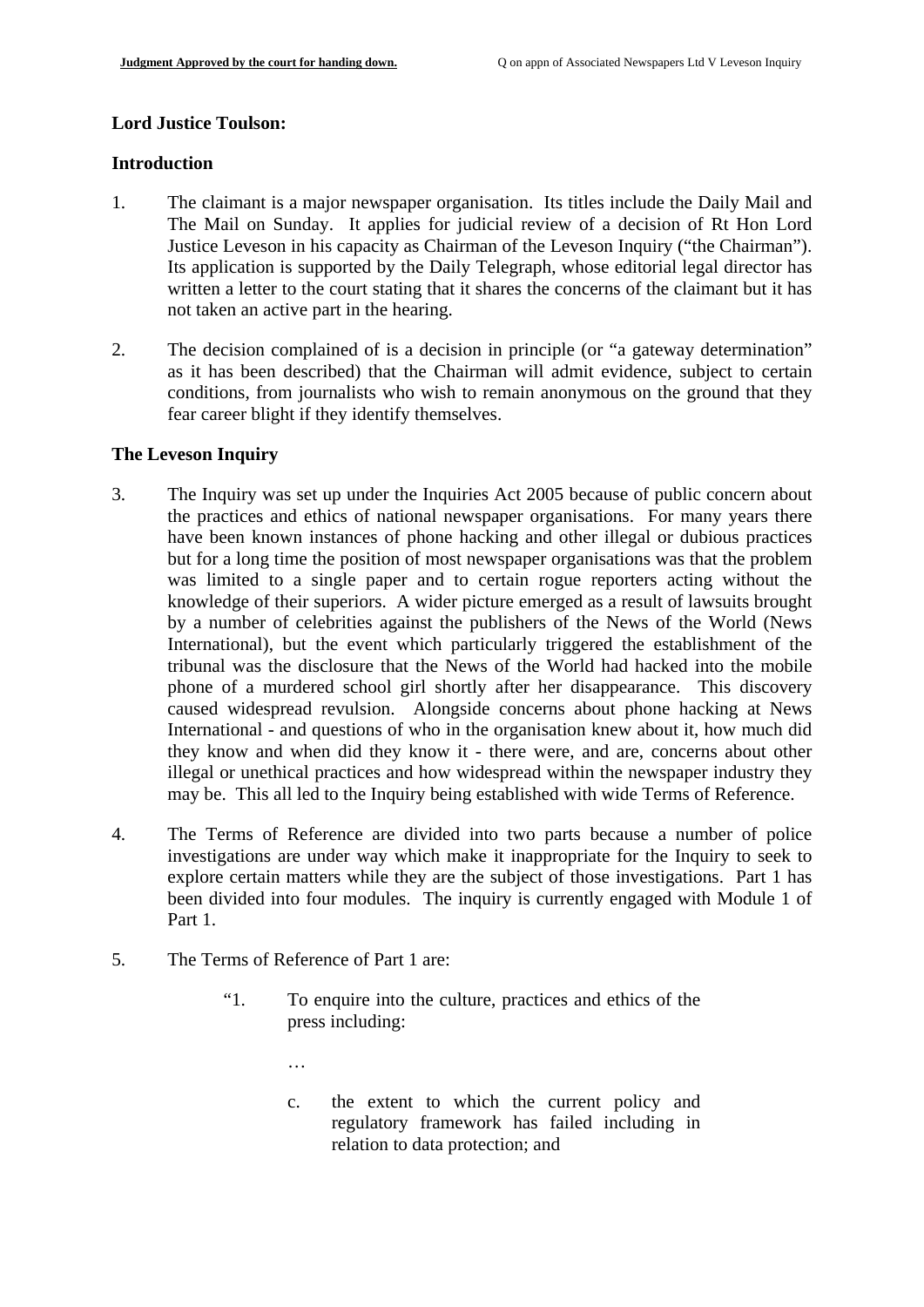- d. the extent to which there was a failure to act on previous warnings about media misconduct.
- 2. To make recommendations:
	- a. for a new more effective policy and regulatory regime which supports the integrity and freedom of the press, the plurality of the media, and its independence, including from Government, while encouraging the highest ethical and professional standards;
	- b. for how future concerns about press behaviour, media policy, regulation and cross-media ownership should be dealt with by all the relevant authorities, including Parliament, Government, the prosecuting authorities and the police."
- 6. Module 1 is "the relationship between the press and the public" and looks at phone hacking and other potentially illegal behaviour.
- 7. The Chairman has given core participant status to a number of bodies or groups. These include News International, various other newspaper organisations, the Metropolitan Police Commissioner ("the Commissioner"), the National Union of Journalists ("NUJ") and a core participants victims group.

#### **Inquiries Act 2005**

- 8. Sections 17 to 19 contain provisions designed to ensure that inquiry proceedings are fair and are open to the public, subject to any restrictions required by law or considered by the minister appointing the inquiry or by the inquiry chairman to be conducive to fulfilling the purpose of the inquiry or necessary in the public interest.
- 9. Section 17 provides:
	- "1. Subject to any provision of this Act or of rules under section 41, the procedure and conduct of an inquiry are to be such as the chairman of the inquiry may direct.
	- …
	- 3. In making any decision as to the procedure or conduct of an inquiry, the chairman must act with fairness and with regard also to the need to avoid any unnecessary cost (whether to public funds or to witnesses or others)."
- 10. Section 18(1) provides:

"Subject to any restrictions imposed by a notice or order under section 19, the chairman must take such steps as he considers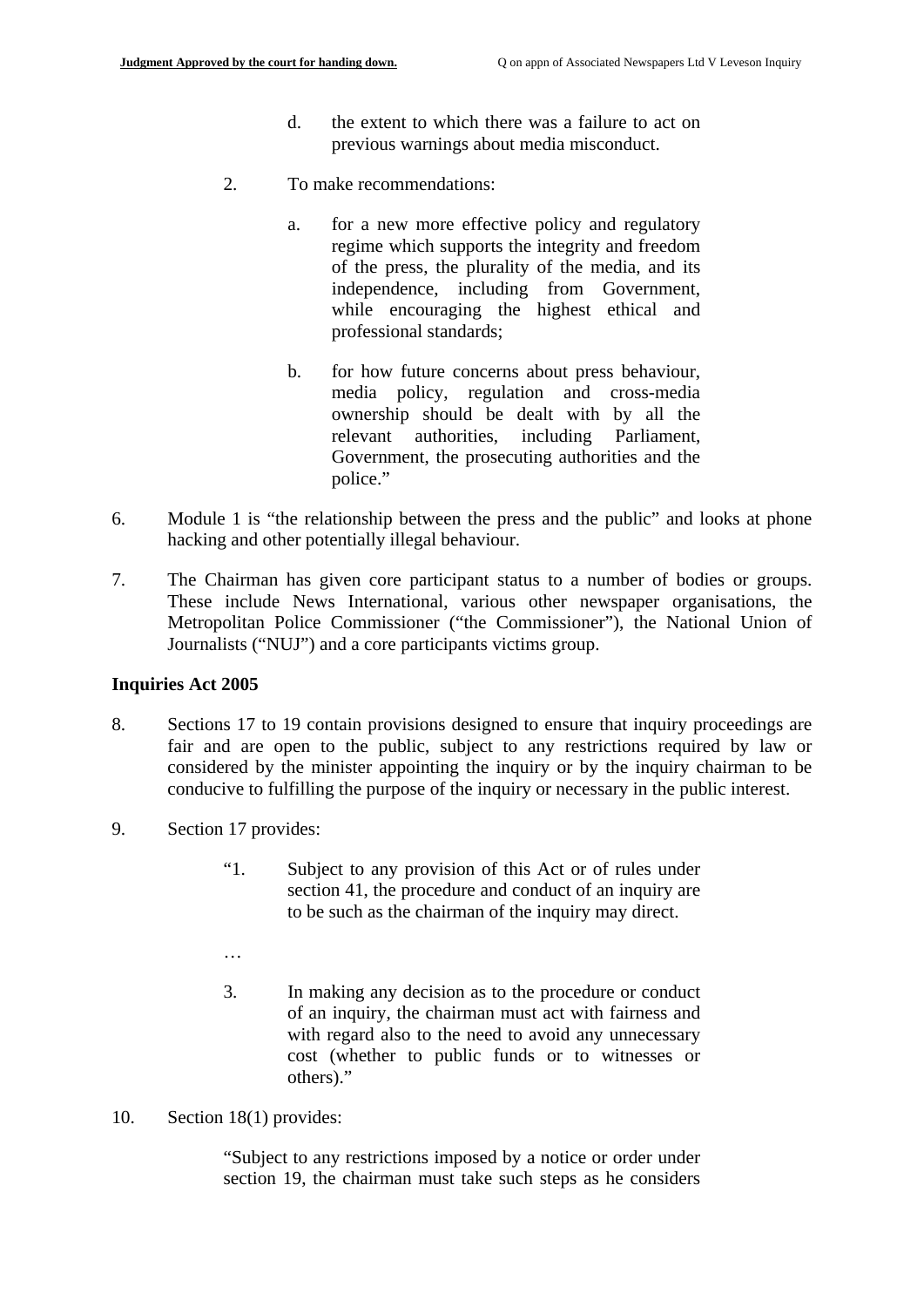…

reasonable to secure that members of the public (including reporters) are able –

- b. to obtain or to view a record of evidence and documents given, produced or provided to the inquiry or inquiry panel."
- 11. Section 19 permits the inquiry chairman to impose a restriction on the disclosure or publication of evidence or documents given, produced or provided to an inquiry, but subsection (3) provides that such a notice must specify only such restrictions as are required by law or as he:

"considers to be conducive to the inquiry fulfilling its terms of reference or to be necessary in the public interest, having regard in particular to the matters mentioned in subsection (4)."

- 12. The matters mentioned in section 19(4) include the extent to which not imposing any particular restriction would be likely to impair the efficiency or effectiveness of the inquiry.
- 13. Section 2 provides that an inquiry panel is not to rule on, and has no power to determine, any person's civil or criminal liability, but that it is not to be inhibited in the discharge of its functions by any likelihood of liability being inferred from the facts that it determines or recommendations that it makes.

#### **The ruling**

- 14. At a preliminary hearing on 26 October 2011 the Chairman said that a number of people had expressed an interest in providing evidence to the Inquiry but only under conditions of anonymity. Counsel to the Inquiry, Mr Jay QC, confirmed that this was so and described the witnesses as "saying that they will not give their evidence without protection of anonymity, which is the fear presumably of losing their employment and/or their professional reputations". There was a general discussion and the Chairman said that he would hear further submissions on the subject on 31 October.
- 15. Counsel for the claimant, Mr Caplan QC, provided the Inquiry with written submissions and a draft protocol for dealing with applications for anonymity. Under the suggested protocol any application for anonymity would be in three parts – a statement of the protective measures requested; open submissions and evidence; and closed submissions and evidence. The second part would contain as much information as the witness could give without undermining the purpose of the application. The third part would contain information relating to the personal and professional circumstances of the applicant which could not be disclosed to other participants without undermining the purpose of the application.
- 16. At the hearing on 31 October there were short oral submissions on the subject of anonymity from, among others, counsel for the Inquiry, the claimant and the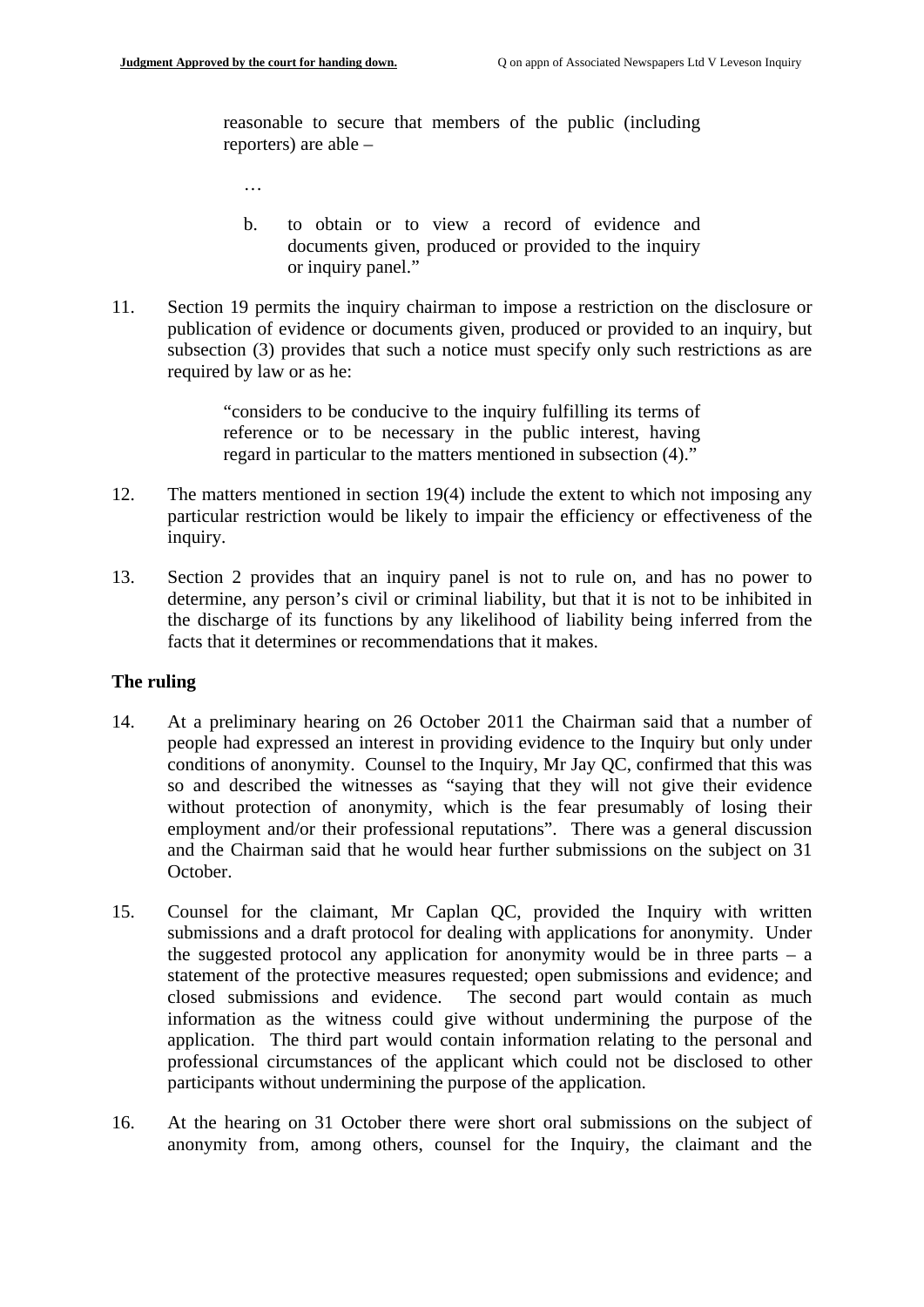Commissioner. At the same hearing the Chairman announced that the NUJ had applied for and been granted core participant status.

- 17. On 9 November the Chairman handed down a four page document headed "Ruling on Anonymous Witnesses". In it he said:
	- "1. The Inquiry has been approached by a number of individuals all of whom describe themselves as journalists working for a newspaper or newspapers either on a casual or full time basis and who wish to provide evidence to the Inquiry on the subject of the culture, practices and ethics of the press. Each has asked to provide this evidence anonymously and with such other protection that the newspaper or newspapers for which they work or have worked cannot identify them. It is clear that the picture which they wish to paint is not entirely consistent with the picture that editors and proprietors have painted of their papers and they fear for their employment if what they say can be attributed to them.
	- 2. It goes without saying that the best evidence is that which emanates from an identified witness that can be tested by questions and, if appropriate, considered in the light of any contrary evidence. Evidence from a witness who is anonymous could not properly be tested because the chapter and verse necessary to exemplify the evidence might identify both the newspaper and, ultimately, the source. Although counsel to the Inquiry could probe, no contrary case would be advanced. As a result, the weight that could be attributed to such evidence would be substantially diminished. But that is not the same as saying that it has no weight, particularly if it is to be considered along side similar evidence (if such there be) from sources who are prepared to be identified and who do provide chapter and verse.
	- …
	- 5. Before embarking upon an analysis of the submissions that I have received in relation to anonymous evidence, it is worth reiterating that the purpose of Part 1 of the Inquiry which, as far as the press is concerned, is to consider the culture, practices and ethics of the press as part of the general background and which also requires me to look at specific relationships (with the politicians and the police). The facts (or narrative) provide only the starting point for the thrust of Part 1 which is to determine whether the current policy and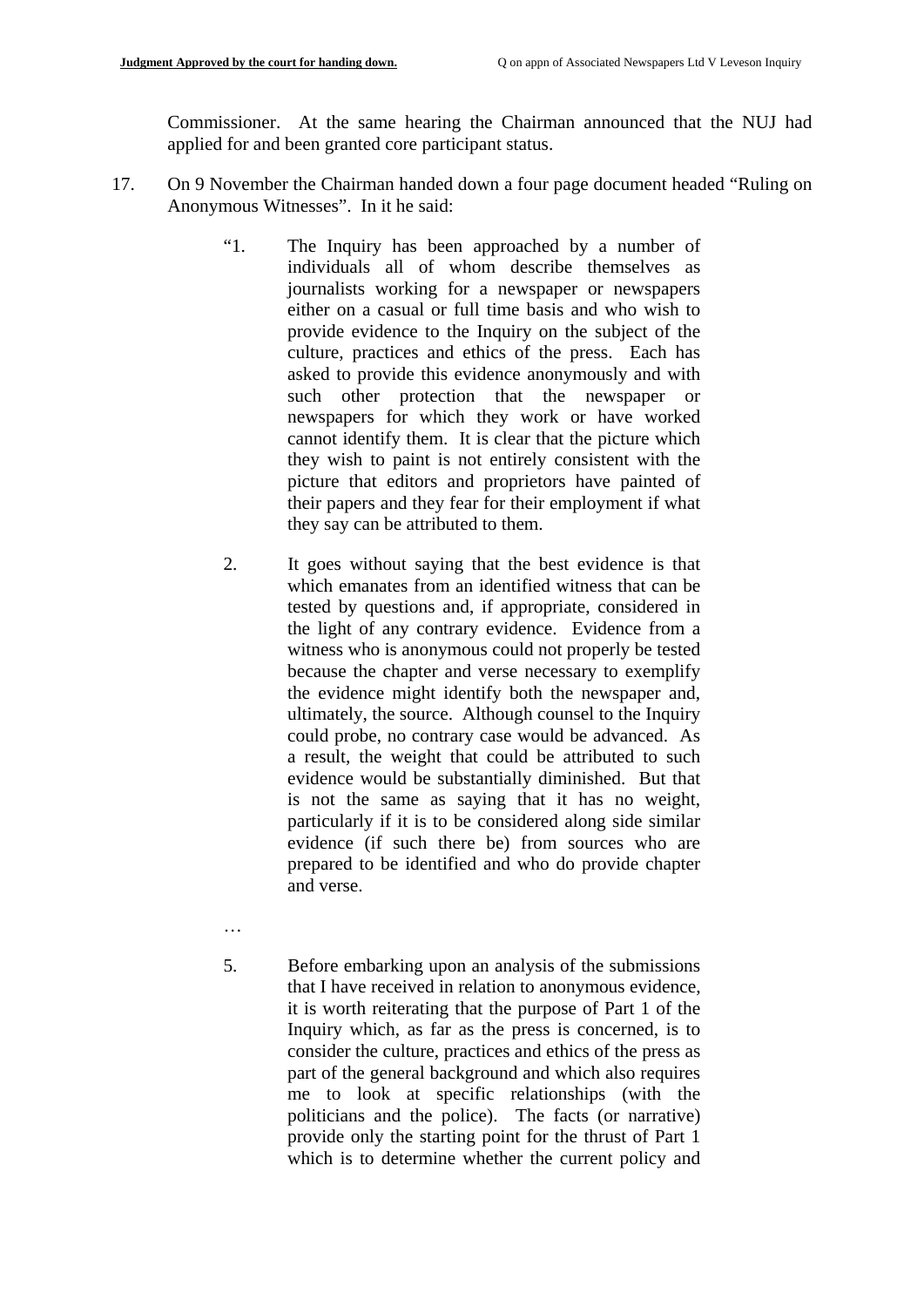regulatory framework has failed and, if so, what recommendations to make…

- 6. Reverting to the general background, it is also important to put the evidence that I hear about culture and practices into context. It is obvious that specific illegal or clearly unethical conduct could, indeed, exemplify culture, practices and ethics either in a particular newsroom or more widely and it is an extremely important part of the picture. It is not, however, the only evidence that may be relevant to the background…
- 7. Further, although I must inevitably consider the specific in order to reach conclusions about the general, it is of critical importance that everyone understands the way in which I will approach Part I of the Inquiry. In the same way that it is not part of my function to rule upon whether or not the rights of any of those complaining about the conduct of the press have been infringed, I do not consider it my role, in this Part of the Inquiry, to make any findings of fact about the behaviour of any newspaper or editor in any individual case…The approach to evidence of witnesses who wish to remain anonymous, must, therefore, be considered in that context.
- …
- 9. Mr Jonathan Caplan QC for Associated Newspapers Limited has provided helpful submissions reminding me of the importance of open justice and the role that the media has in giving effect to that principle through accurate reporting. He argues that s19 of the Inquiries Act 2005 provides for the circumstances in which the principle of public access to inquires can lead to privacy and, in the context of my duty pursuant to s17(3) to act fairly, submits that the conflict arises between the Article 8 rights of the anonymous witness on the one hand and those potentially subject to criticism on the other, along with the Article 10 rights of the press. I recognise the principle of open justice, but it is not the only consideration. Context is of critical importance and I am not proposing that the Inquiry should receive and be able to act upon evidence which is the subject of a restriction order so that neither the core participants nor the public know what the evidence is. I will only receive and act upon evidence which is given in public and which may be fully reported. What will be missing is the identity of the witness but that information will simply not be part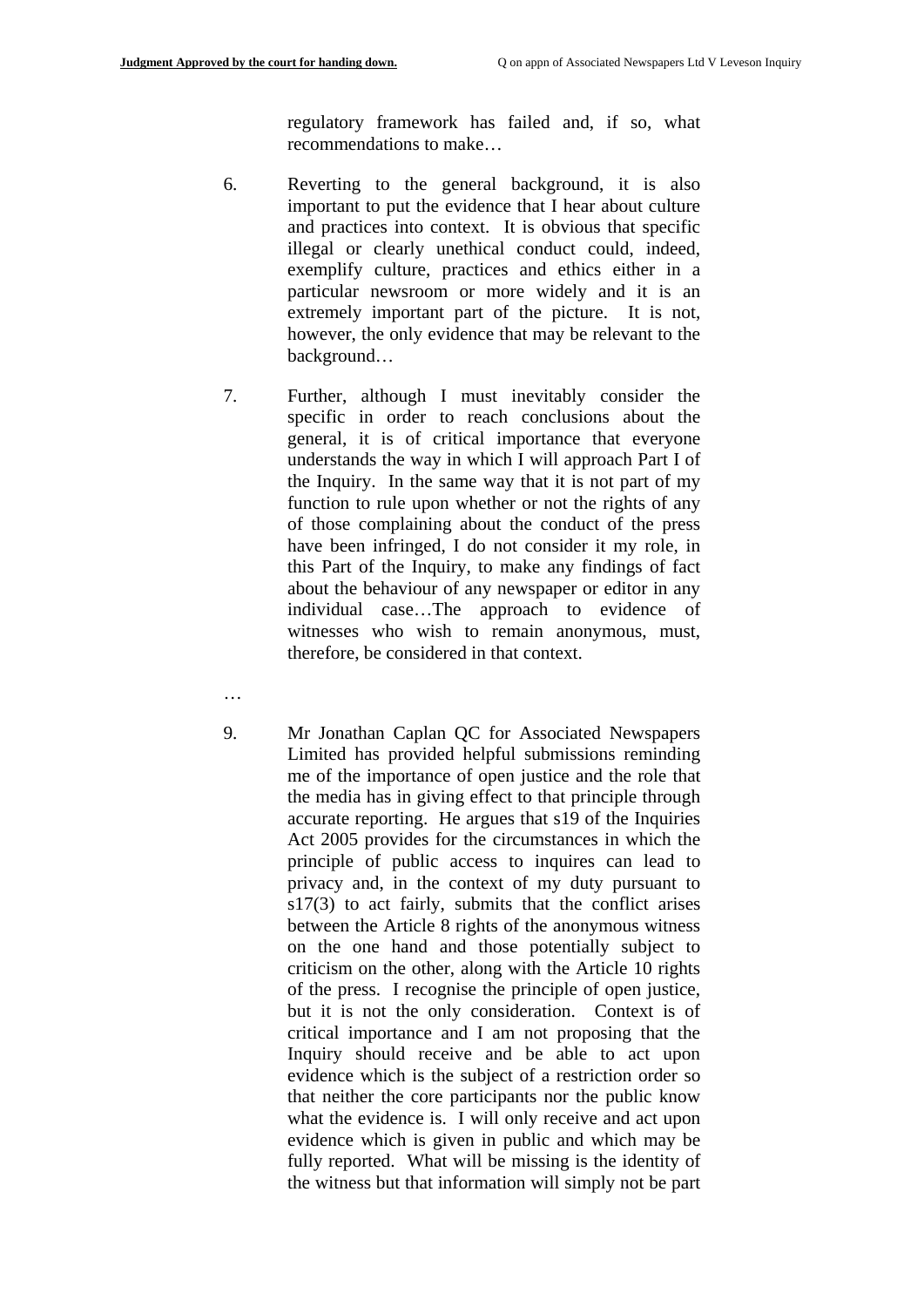of the evidence or form any part of my assessment of that evidence…

- would be the responsibility of counsel to the Inquiry). 10. One of the consequences of allowing a journalist to give evidence anonymously may very well be that it would not be fair to allow the name of the title or titles about which the journalist speaks to be identified if only because fairness could then require the facility to challenge the evidence (as opposed to testing it which Further, given that I do not wish to prejudice on-going. police investigations and will not be seeking to make findings of fact against any current specific title or individual editors, I am presently minded to the view that the name of the title about which the evidence relates (and, obviously, the identity of any manager who is criticised) should also be anonymous, save only where the allegations are already the public domain. The only exception will relate to the News of the World…
- 11. I agree with Mr Caplan's further submission that in any application for anonymity must receive intense scrutiny…
- 12. Although I would encourage all those who can contribute to this Inquiry to do so on an open basis, I understand the concerns expressed by journalists who fear for their continued employment if they do not follow the line being taken by their employers…In the circumstances, given the broad remit of this Part of the Inquiry into culture, practices and ethics at a general, rather than a specific, level, subject to the controls which I have referred, I will be prepared to receive anonymous evidence. Anyone who provides it will have to provide sufficient detail to demonstrate that he or she is speaking with firsthand knowledge and must also recognise that the weight that can be attached to it will be significantly less than that from a witness who is identified.
- …
- 14. A draft protocol will be circulated: short written submissions can be made by core participants before it is promulgated."
- 18. On 15 November counsel to the Inquiry circulated a draft anonymity protocol. This largely followed Mr Caplan's suggested protocol but included some extra paragraphs.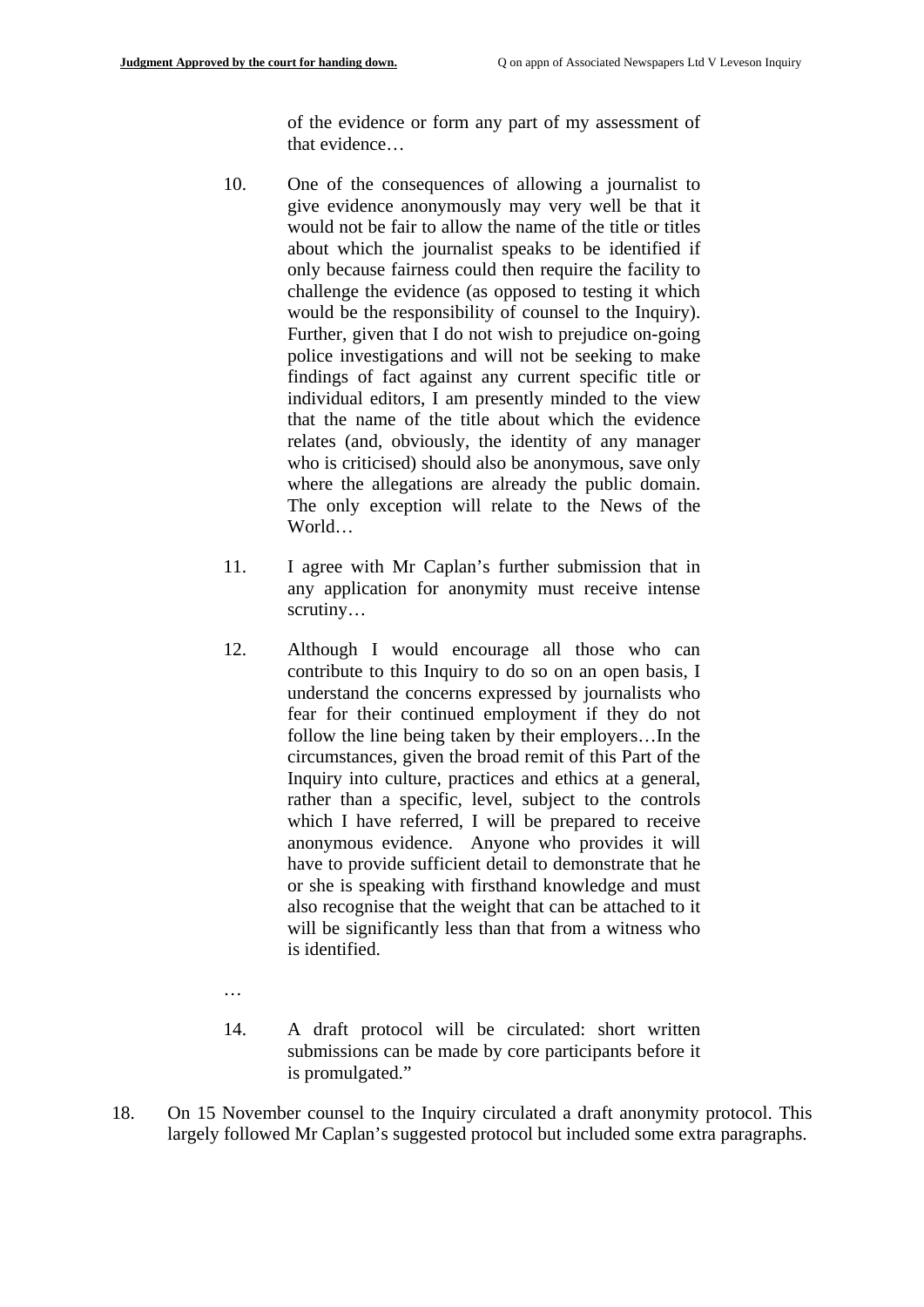19. On 16 November representatives of the victims group, the Guardian and the NUJ made opening statements. The NUJ's General Secretary, Ms Stanistreet, said in her opening statement:

> "It's vital that in an Inquiry reflecting on the problems and issues within our industry, that the concerns, the experiences and insights of ordinary working journalists are heard and I know you're very much alive to this. They are the workers at the sharp end who deal with the reality of life in a pressured, busy newsroom every single day…

> The NUJ is currently making a good deal of effort to identify journalists to give evidence and to share their experiences with the Inquiry. However the stark reality is that in many workplaces there's a genuine climate of fear about speaking out. In order that it's not simply those who have retired or who have been made redundant and left the industry who feel able to make a contribution, we're working with the Inquiry team to ensure that journalists who wish to contribute to the Inquiry can give their testimony in confidence to afford them protection from retribution.

> The fear is not necessarily just of immediate punishment but of finding that a few months after your Inquiry ends a journalist who has spoken out may find herself on a list of redundancies. We support your draft protocol on anonymity and will discuss specific measures in relation to particular witnesses with the Inquiry team.

> Of course, predictably some of the newspaper owners are unhappy about this, but the reality is that putting your head above the parapet and speaking out publicly is simply not an option for many journalists who would fear losing their job or making themselves unemployable in the future. In our experience, that fear has been a significant factor inhibiting journalists from defending the principles of ethical journalism in the workplace, and in media organisations hostile to the concept of trade unions there's a particular problem."

20. The editor of the Guardian, Mr Rusbridger, said in his opening statement:

"On the point of anonymous evidence, I think that is clearly a difficult one. The reason that Nick Davies and the New York Times and later Panorama and Dispatches, i.e. journalists, were able to get at this story in a way that the police and the PCC weren't was because they spoke to journalists off the record. So when the New York Times turned up in town we said to them, "if you find and speak to enough people on the News of the World, they will tell you the same thing that they told Nick Davies", which was that this stuff was going on, that it was known about, it was rife and it was ingrained in the paper.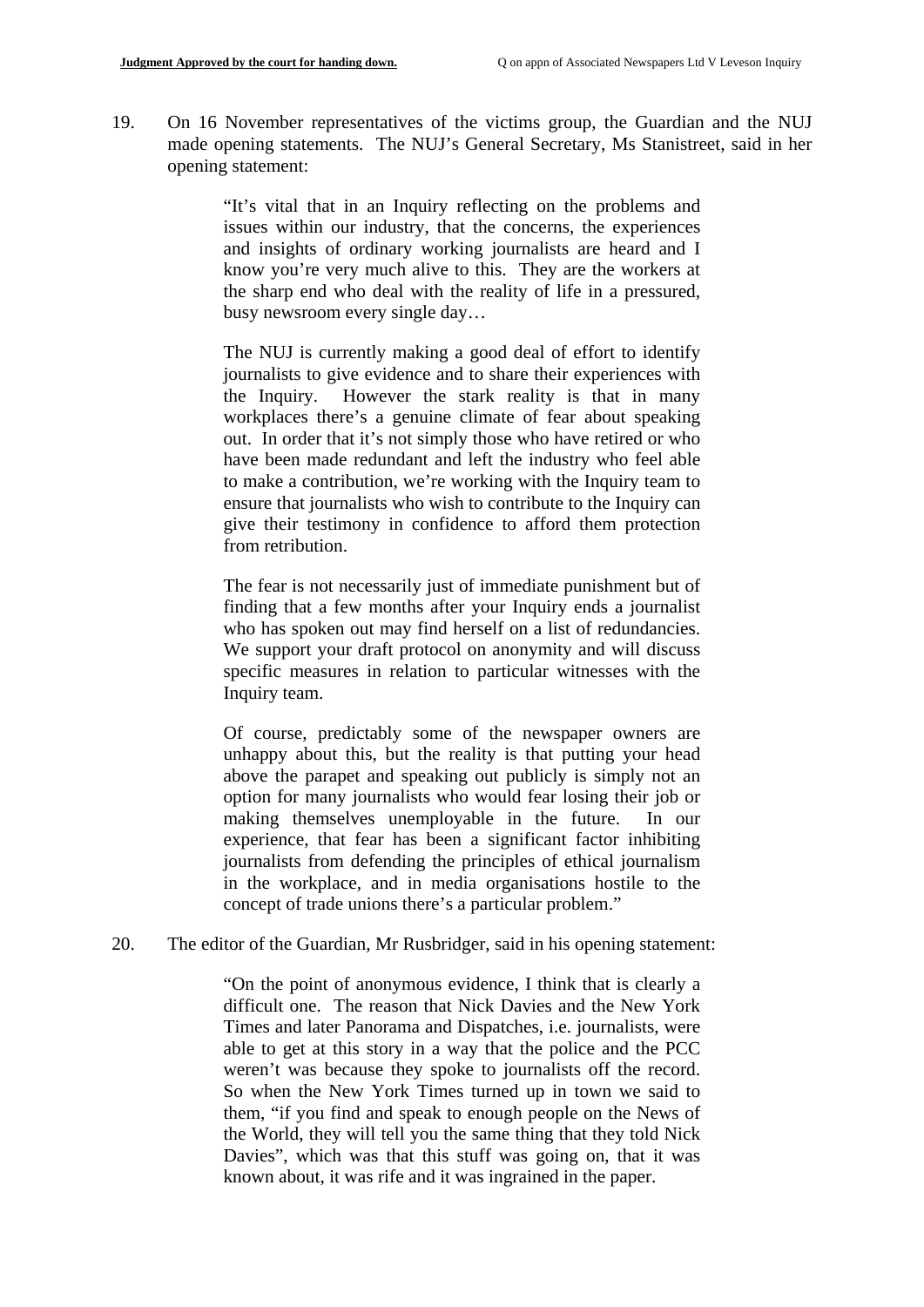The New York Times managed to get two journalists to speak on the record, and the third police inquiry immediately announced that they would interview these witnesses as suspects under caution, and of course that got nowhere.

So there was a contrast between the people who were trying to get public evidence and didn't get to the truth, and the people who took off the record evidence and did get to the truth.

[The Chairman: That makes an assumption, actually, but I take the point.]

…

I think it's inevitable, and I hear what the General Secretary of the NUJ said about the fear of people – I mean there are two factors that are going to be at the back of people's mind. One is the retribution factor, which Michelle Stanistreet talked about, which is you're going to be unemployable if you say bad things about the industry in front of this committee, and the other obviously is that if people were frank the police are going to come along and arrest them.

So those are two difficult factors which you're going to have to think about and I know you've given a lot of thought to already."

- 21. On 17 November Mr Caplan provided further written submissions on behalf of the claimant in relation to anonymity and the anonymity protocol, in which he expressed the claimant's concerns:
	- "7. The concern of ANL, and it is anticipated other C P [core participants] publishers, is that ...any evidence concerning allegations of journalistic behaviour which is improper, unethical or even illegal should be given as openly and fully as possible in order that it can be challenged if necessary and also tested against the evidence already provided to the Inquiry by management and editors. Such evidence, and the Inquiry's impression of it, is clearly fundamental to any findings about the culture, ethics and practices of the press…Even if the weight to be attached to anonymous evidence is "significantly less" than that which is given to a witness who is identified (Ruling of  $9<sup>th</sup>$  November paragraph 12), the fact remains that some weight may/will be given to it and that this is a very important area of the Inquiry. Some of those who approach the Inquiry might be journalists who are disaffected with a particular employer or senior editor or who even have a grudge to bear: or they could simply be honestly mistaken. If granted anonymity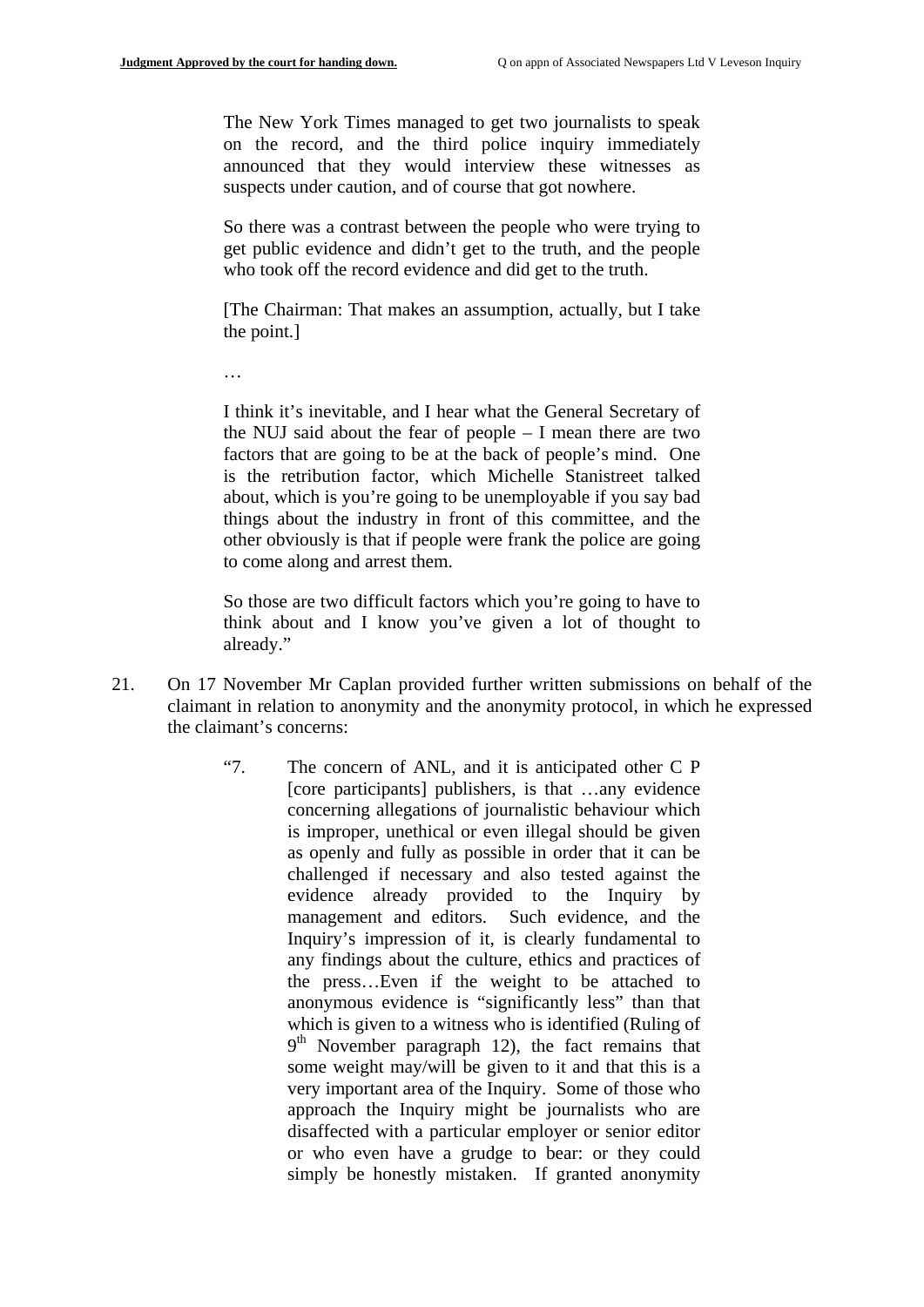then their evidence cannot be tested. Such an approach will inevitably impact on the Inquiry's findings and recommendations. It will also be unfair, firstly, because the unspecified allegations will besmirch the press as a whole (or sections of it) and individual allegations will have been taken into account which cannot be counted.

- 8. This is not the kind of Inquiry in which any potential witness risks personal danger. The apprehension appears to be retribution in the workplace by damage to promotion prospects or even loss of present or future employment. There must, however, be objective support for such a fear and, even then, a careful examination of alternative options. …Anonymity is patently not the only solution "possible" as in the Bloody Sunday case."
- 22. The submissions went on to propose that an undertaking might be given by core participant publishers that nothing said by any journalist to the Inquiry should be used in any subsequent disciplinary proceedings by their employer except in relation to proceedings for gross misconduct or in relation to a person charged with misleading the Inquiry.
- 23. On 23 November the Chairman said that a ruling on the draft protocol would have to be deferred because he was still receiving submissions from core participants but that, despite submissions inviting him to reconsider his ruling of 9 November, he was not prepared to do so. He added that if there had been a challenge to the principle, he would have expected it to be made.
- 24. On 28 November 2011 the Chairman handed down a supplementary ruling on anonymity and a finalised protocol for anonymity applications. In the ruling he said:
	- validating the credentials of the witness as a journalist. "1. On 9 November 2011, I ruled that I would accept evidence provided anonymously. Such evidence can take three forms. First, it can involve individuals who have approached the Inquiry anxious to assist but only on condition that they remain anonymous. Secondly, it can relate to others who, specifically for the purposes of the Inquiry, are prepared to provide evidence to third parties (such as the NUJ) who will then make a statement incorporating the evidence in the form of hearsay but without attributing it save only for Third, it may come from witnesses such as Mr Nick Davies. This last mentioned material has not specifically been prepared for the Inquiry but, in his case, it is recounted in his book *Flat Earth News*, parts of which he has exhibited to his statement. A draft protocol covering the first of these forms of evidence was circulated to core participants and, over the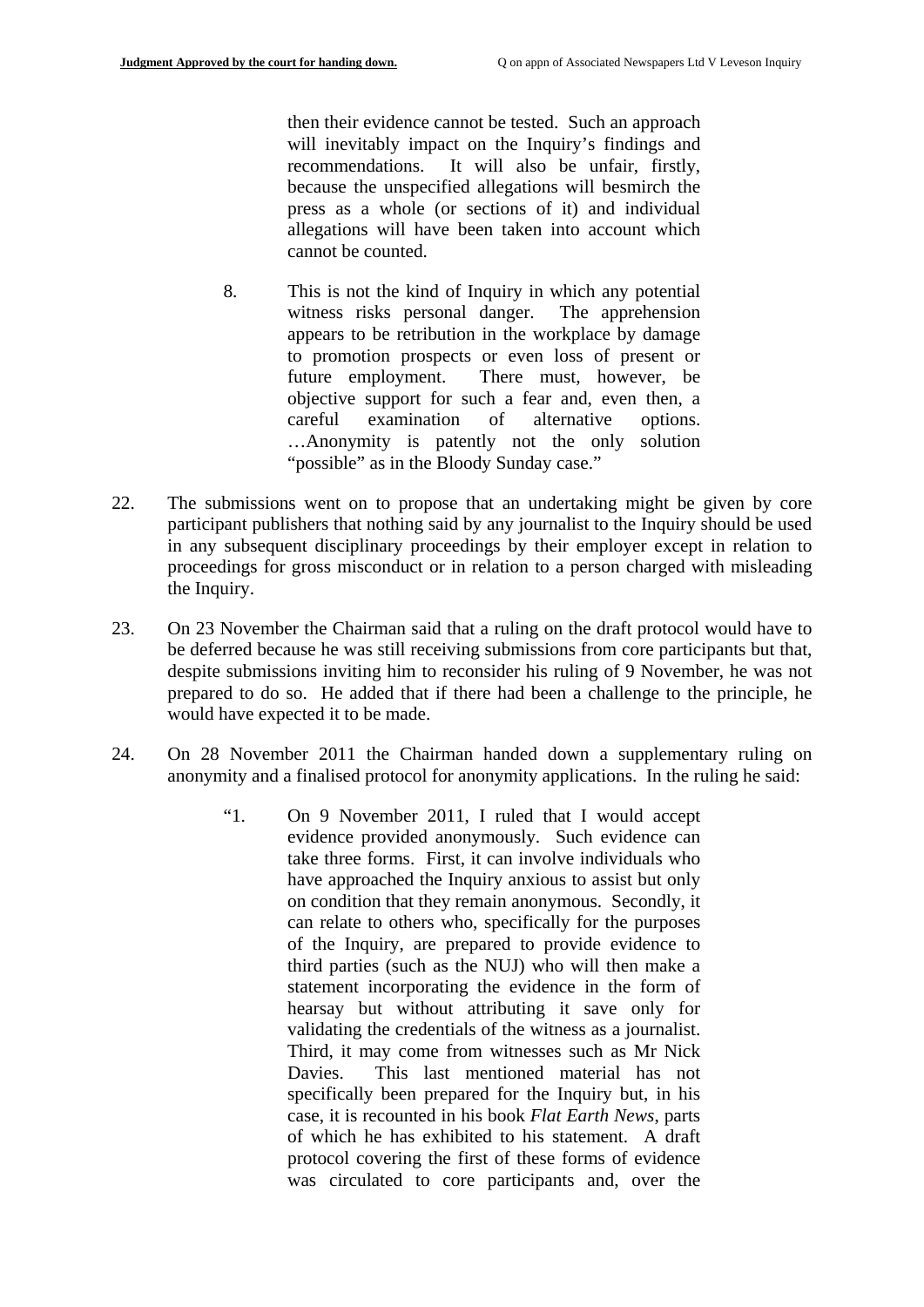ensuing two weeks, a number of submissions have been received about it. I am grateful for them all.

- 2. A number of submissions seek to raise issues of principle and invite me to reconsider my ruling of 9 November; I am not prepared to do so. The underlying circumstances arising in this case are different from those in cases such as *R v Lord Saville of Newdigate Ex parte A* [2001] 1 WLR 1855, *Bennett v A* and others [2004] EWCA 1439 and the more recent *Re Officer L*  [2007] 1WLR 2135. Those involved in these inquires knew the names of the witnesses who would give direct evidence that might impact specifically on them. In this case, nobody would know the identity of the anonymous witnesses (or indeed the identity of those who were sources for the NUJ or Mr Davies)…and, as I have recognised, limited or very limited weight could be attached to such evidence as a result."
- 25. The Chairman referred to Mr Caplan's suggestion that witnesses should be sufficiently protected by an undertaking from core participant publishers. The Chairman said:
	- "5. It is, of course, open to ANL (or any other newspaper) to publish this undertaking to their staff and I am happy that they should but, with great respect, it seems to me to miss the point. First, the position of ANL is entirely to deny that any illegal or unethical practices are condoned at their titles. For the converse to be asserted as accurate by a journalist, it might be suggested that such a claim either involved gross misconduct or itself constituted gross misconduct. Secondly, and more important, the concern expressed by journalists (and I make it clear that I have absolutely no idea whether any journalist who has approached the Inquiry is employed by ANL and I make no suggestion to that effect) is not limited to dismissal or disciplinary proceedings but understandably extends to career prospects generally in what is, after all, a very difficult economic environment."
- 26. The Chairman continued:
	- "6. As I have repeatedly made clear, the press performs a vital role in our society and the overwhelming majority of the work carried out by journalists is undertaken in accordance with the highest ethical standards and entirely in the public interest. The Inquiry, however, must be seen to be doing all that it can to hear the other side of the story and to ensure that it is not covered up.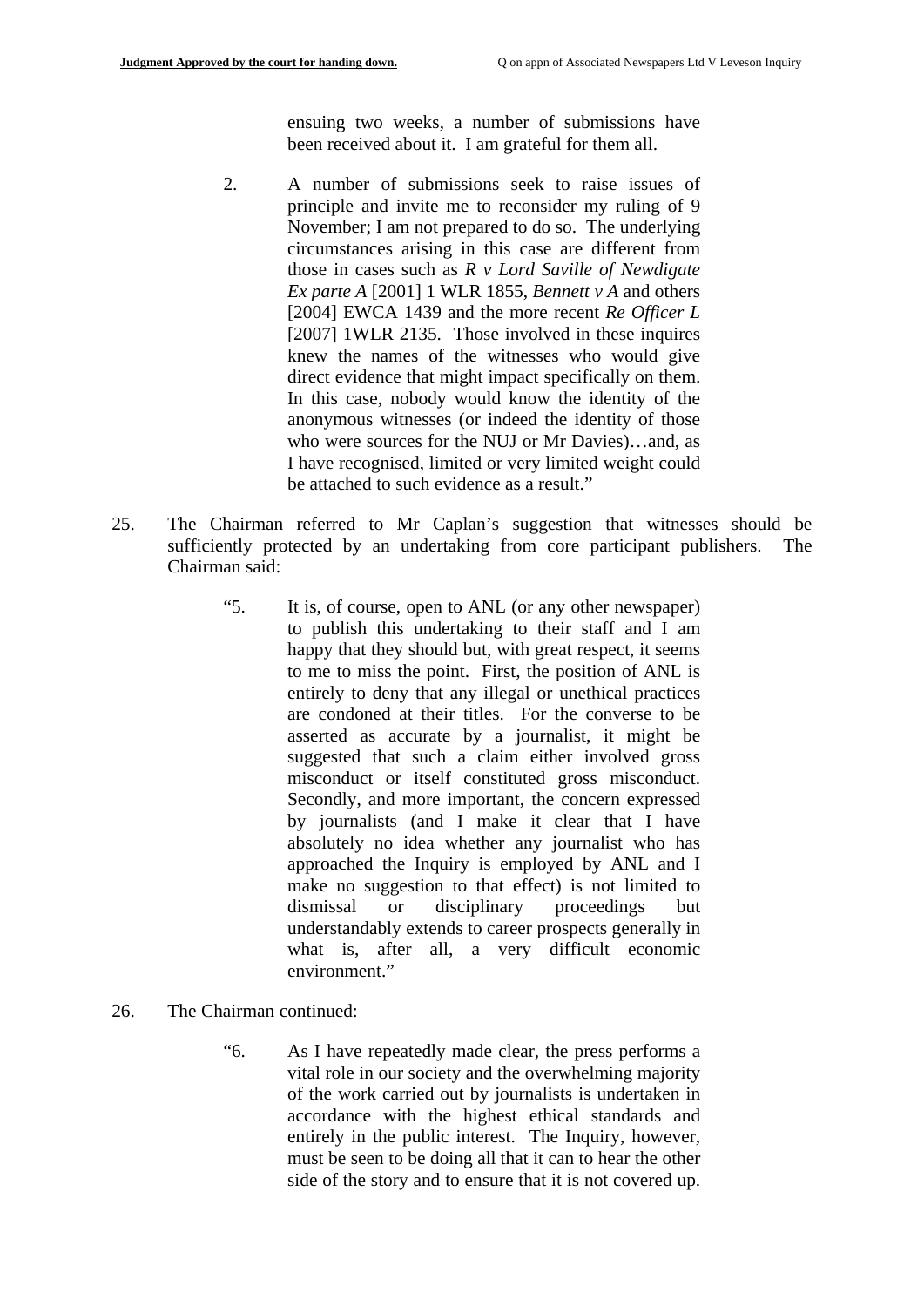I fully understand the reputational concerns that have been expressed by ANL and others and I am conscious of the need to ensure, to such extent as is possible, that the investigations of customs, practices and ethics is general. …"

- 27. The Chairman then turned to the details of the protocol and commented on various submissions which had been made to him about it. He concluded:
	- "15. I add one footnote to this ruling. Mr Caplan, on behalf of ANL, was anxious to see the protocol in its final form before deciding whether to challenge my ruling of 9 November and was conscious that the time for doing so expired on 23 November. Over the last two weeks, I have twice been prepared to provide ex tempore judgment on the arguments that had been advanced; on each occasion, a further submission from a different core participant was then received which I had to consider…As for this protocol, the final version is attached to this ruling."
- 28. The protocol was an expanded version of that originally suggested by Mr Caplan. I attach the protocol as an appendix to this judgment.
- 29. It is common ground that the rulings of 9 and 28 November and the protocol are to be read together, but there was some argument about their effect, which it is convenient to address at this stage.

#### **The effect of the ruling**

30. Mr Warby QC submitted that the ruling may be summarised as follows:

"The Inquiry shall admit and may rely in making its findings and recommendations upon evidence from witnesses who are anonymised (that is, whose identities are concealed not only from the public but also from Core Participants) and the admission and reliance on such evidence shall be considered fair and lawful provided that the following three conditions are satisfied:

- (a) the evidence is direct evidence of unethical or unlawful conduct on the part of one or more newspapers or goes to some other important issue in the Inquiry
- (b) there are redacted from the evidence all details which could reveal the identity of the newspaper title or group or individual to which it relates
- (c) there is evidence before the Inquiry even if not disclosed to those affected – which suggests an understandable, that is not fanciful, risk that the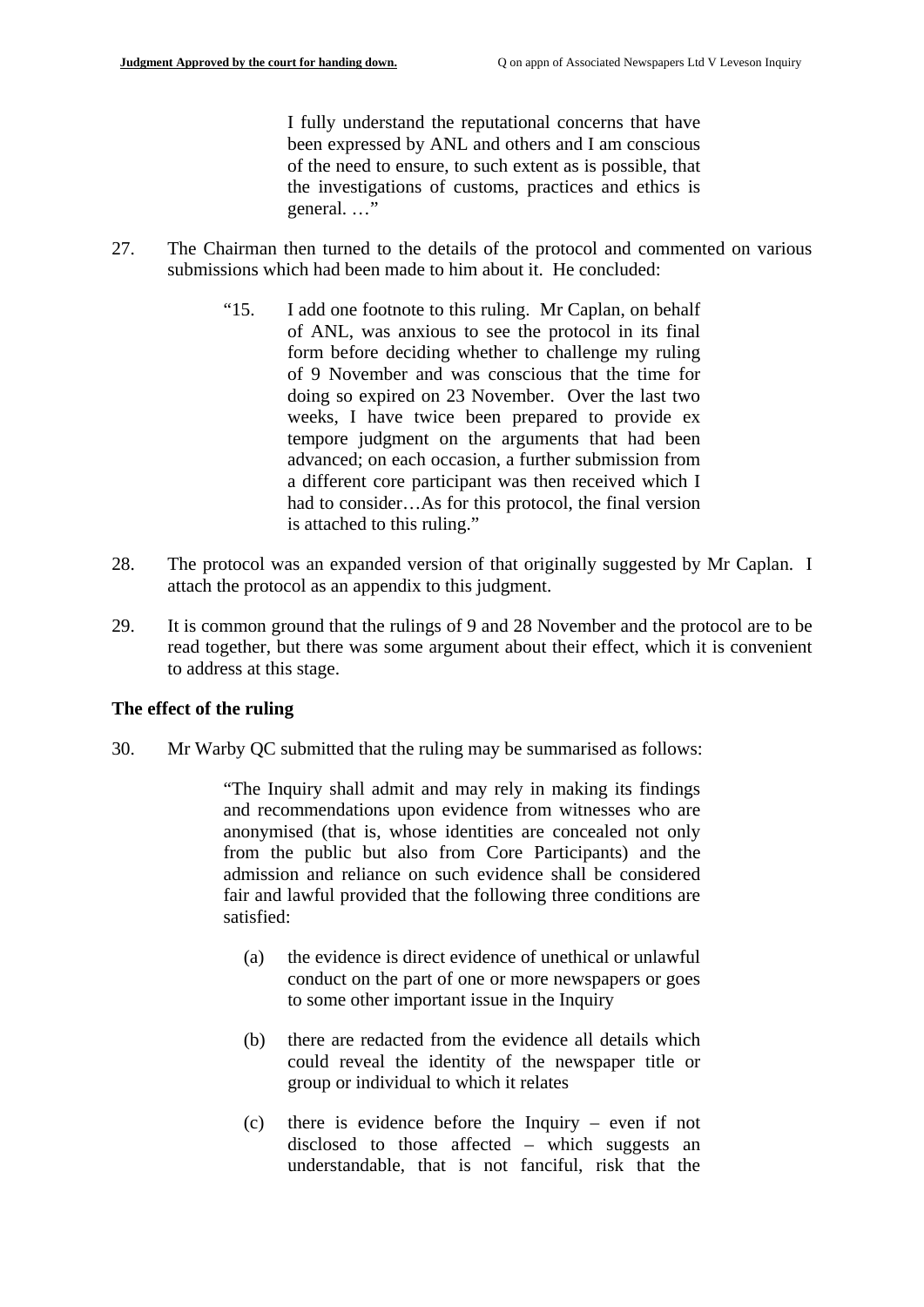witness might, if identified, be subject to detriment in relation to their career."

- 31. Mr Jay submitted that the Chairman has done no more than to determine in principle that his Inquiry is prepared to receive anonymous evidence, as opposed to ruling in advance that it will not do so, but that he has not given any indication of the principles which he will apply when considering an application for anonymity. He submitted that the present application is therefore premature because it has been brought in advance of "(i) the relevant principles being determined by the Chairman following detailed submissions, and (ii) any particular factual matrix being placed before the Chairman for evaluation."
- 32. I do not entirely accept either of those submissions. The rulings of 9 and 28 November are not to be approached as if they were commercial contracts, but as an exercise in case management in a swiftly moving Inquiry. As I see it, the Chairman has made a decision in principle which goes beyond merely declining to rule out in advance an application for anonymity, but he has not put himself into the strait jacket of Mr Warby's formulation. He has made a positive decision in principle to receive anonymous evidence from journalists who wish to conceal their identity because of fear of career blight, but that is a general ruling. When he comes to deal with individual applications for anonymity, he will scrutinise carefully what the witness says about his personal and professional circumstances and how far he thinks that the evidence will advance the purposes of the Inquiry.

### **Grounds of challenge**

- 33. The written grounds of challenge in the application for judicial review are:
	- 1. That allowing employees or former employees of press organisations to give evidence against those organisations anonymously would be unfair and so would contravene the principles of natural justice;
	- 2. that the decision complained of fails to give effect to the principle of open justice;
	- 3. that the decision complained of infringes the rights of the claimant and of others under article 10;
	- 4. that the decision complained of fails to identify a public interest sufficient to justify a restriction order under section 19 of the Act, and fails adequately to balance any alleged public or private interest favouring anonymity against the countervailing public interest in open justice and free expression.
- 34. In short, the written grounds are lack of fairness, lack of openness and breach of Convention rights. In his oral submissions Mr Warby accepted rightly that it is the first which is critical. The duty of fairness expressed in statutory form in section 17(3) requires the Chairman to act with fairness towards those who have an interest in the outcome. In this case that includes the newspaper organisations, i.e. the owners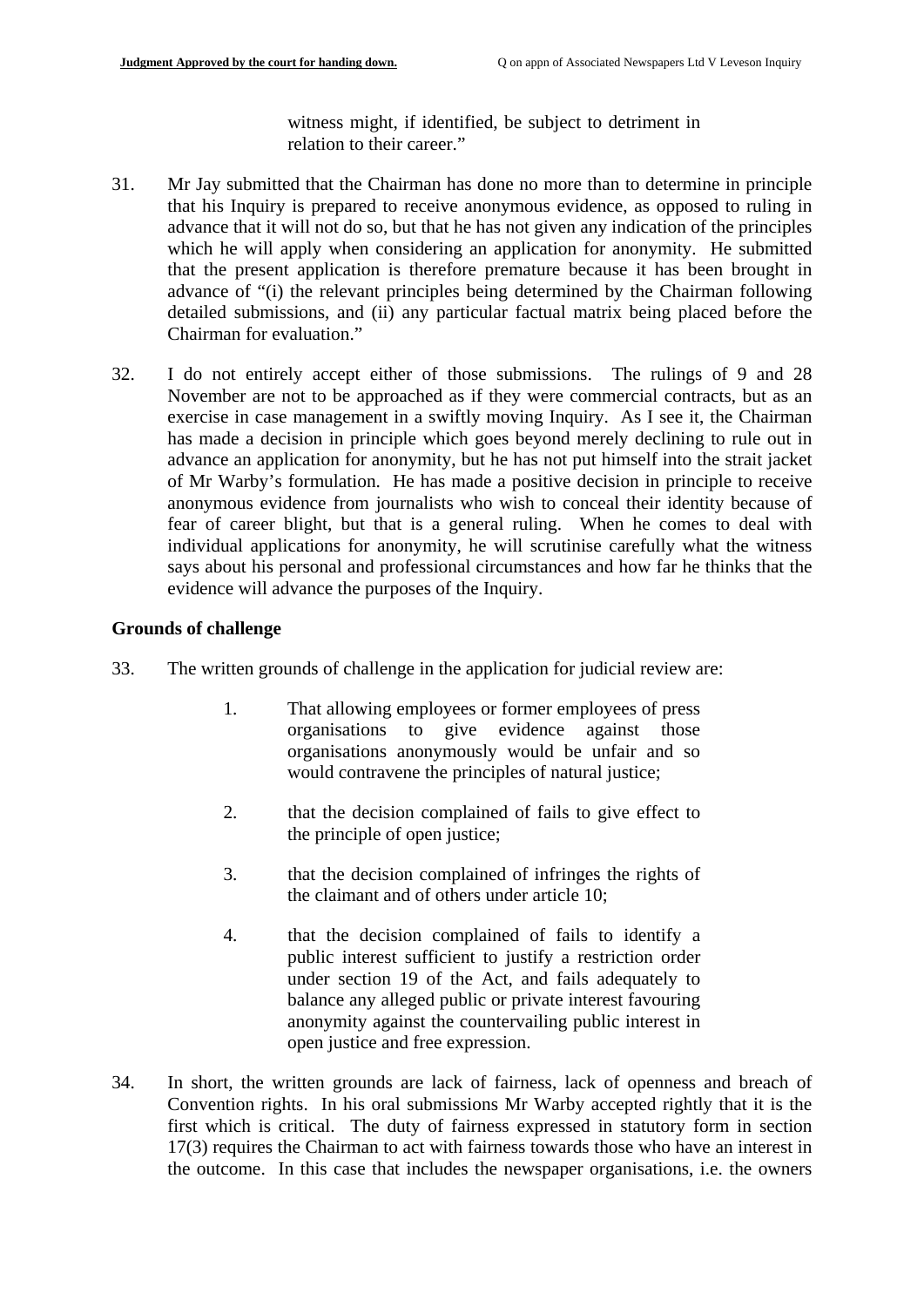and managers; journalists, employed or freelance; victims of alleged malpractice; and the general public.

- 35. A duty of fairness does not exist in a vacuum. In that respect a duty to be fair is like a duty of care. In a case of a professional retainer, the professional person's duty of care is inexorably tied up with what he is retained to do. This point was eloquently made by Oliver J in *Midland Bank v Hett Stubbs and Kemp* [1979] 1 Ch 384, 434. So in the present case, the starting point for any consideration of the Chairman's duty of fairness is the task which he was appointed to perform under his Terms of Reference.
- 36. As to the European Convention, some of the factors relevant to conducting the Inquiry fairly are also the subject of articles of the Convention, particularly articles 8 and 10, but they do not add anything to his statutory duty. Applying those articles involves the self same exercise of acting fairly towards the different groups to which I have referred. Article 10, for example, might be seen differently when viewed from the perspective of the journalists who wish to be free to tell their experiences without fear of the risk of career blight, by the alleged victims and members of the public who wish to hear what the journalists have to say, and by the newspaper organisations who wish to receive information about the identity of the journalists so that they can respond fully and freely.
- 37. As to open justice, if permitting anonymity would further the purposes of the Inquiry without breaching section 17(3), a restriction under section 19 on disclosure of the witnesses' statements in unredacted form would ex hypothesi be permissible under section 19(3) and (4). It is for those reasons that I have said that the critical challenge is the challenge to the fairness of the Chairman's ruling.

#### **The alleged unfairness**

38. Mr Warby submitted that the Chairman failed to give any or adequate attention to the reputational or "class libel" risk to the claimant and other newspaper organisations, when he ruled in advance that he would in principle accept anonymous evidence from journalists if it were sufficiently relevant and if satisfied that the journalist would not give it otherwise than anonymously for fear of career blight. As more fully developed, the submission was two-pronged. Mere fear of career blight could not in Mr Warby's submission be a sufficient reason for exposing the media organisations to the risk of anonymous class libel. He relied, in particular, on *Re Officer L*, where the House of Lords held that anonymity should not be given to police officers in a Northern Ireland inquiry who claimed to be in fear for their personal safety in the absence of objective evidence to persuade the inquiry that they would in fact suffer an enhanced risk to their personal safety. A mere subjective claim of fear of career blight could not in his submission lawfully justify the granting of anonymity. Secondly, he submitted that even if there might be an exceptional case where the risk of career blight, objectively analysed, was such as to make it lawful to grant anonymity to the witness, the Chairman had not carried out such an inquiry but had prejudged the matter by indicating that he would accept such evidence, subject to relevance and subject to the journalist professing an "understandable" fear of career blight.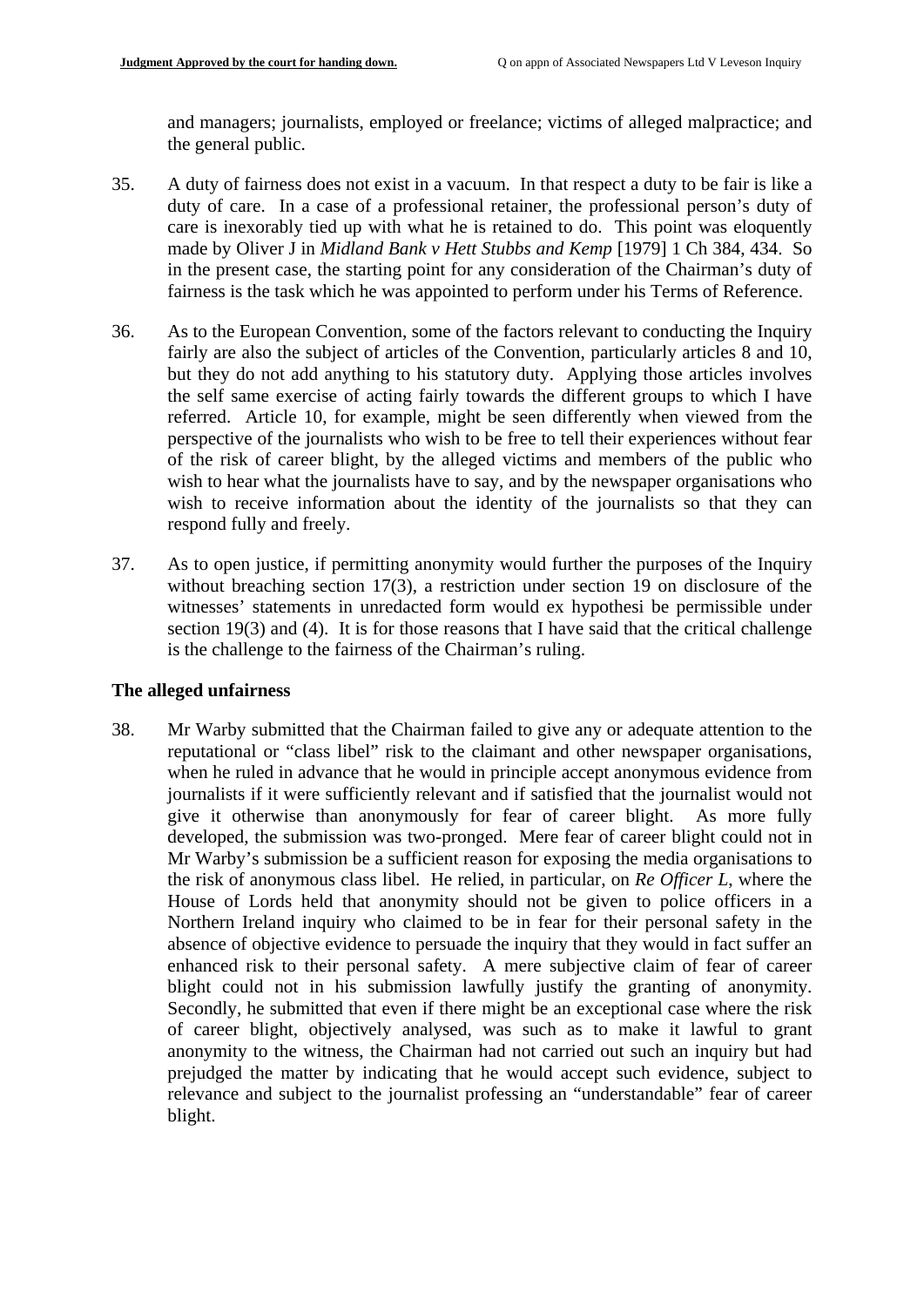#### **Prematurity**

- 39. As I have indicated, Mr Warby argued that the ruling was wrong in principle and/or premature. Mr Jay argued that the application for judicial review was premature. Both anticipated that there would be a likelihood of a further judicial review application, or applications, when the court would address the issue of anonymity after rulings had been given on specific anonymity applications. That would be highly regrettable if it can be properly avoided. The last thing that would serve the purposes of the Inquiry would be for it to be punctuated by successive judicial review applications. The capacity for a public inquiry to be derailed by repeated visits to the courts has been demonstrated in the past. Where there is an issue of principle which requires to be considered by the court, it is generally speaking best done at the earliest opportunity.
- 40. I will come to Mr Warby's argument that the ruling was premature when considering his challenge to it, but I am not persuaded that his application for judicial review is premature. Whether an application is premature depends on the subject matter and the nature of the challenge. The claimant's challenge goes to the root of the ruling and now is the right time to address it.

#### **Discussion**

- 41. I have said that the starting point for considering the Chairman's duty of fairness is the task which he was appointed to perform under his terms of reference, i.e. the purpose of the Inquiry. It is also important to understand in outline the situation which gave rise to the ruling.
- 42. The Inquiry has heard evidence from more than 20 alleged victims. Many are celebrities but some are not. They have given evidence of instances of illegal accessing of voicemails, other invasions of privacy and alleged victimisation for criticising the press. For the most part they have named the news organisations, which include a large section but not all of the tabloids. I should make it clear that much of this evidence has been challenged and rebuttal evidence has been given. The Inquiry has also heard or will hear evidence from former journalists about alleged malpractices, and it has heard hearsay evidence based on "off the record" statements made by journalists. Mr Rusbridger referred in his opening statement to reports by Mr Nick Davies (a Guardian journalist), the New York Times, Panorama and Dispatches based on such conversations. The Chairman referred in paragraph 1 of his ruling dated 28 November to Mr Davies and his book *Flat Earth News*. That is the context in which some journalists have approached the Inquiry wishing to give evidence anonymously. Direct evidence from such journalists is at the moment a missing piece of the jigsaw.
- 43. As the Chairman observed in paragraph 2 of his ruling dated 28 November, the circumstances are significantly different from those of the soldier or police officer cases such as the Bloody Sunday Inquiry and *Re Officer L*. In those cases the inquiry knew the identities of the witnesses concerned and intended to call them. They were compellable, but the question was whether they should be allowed anonymity for their own safety. In this Inquiry the Chairman is not in a position to call the witnesses who are asking for anonymity unless they come forward, which they say that they are fearful of doing unless they have an expectation of anonymity.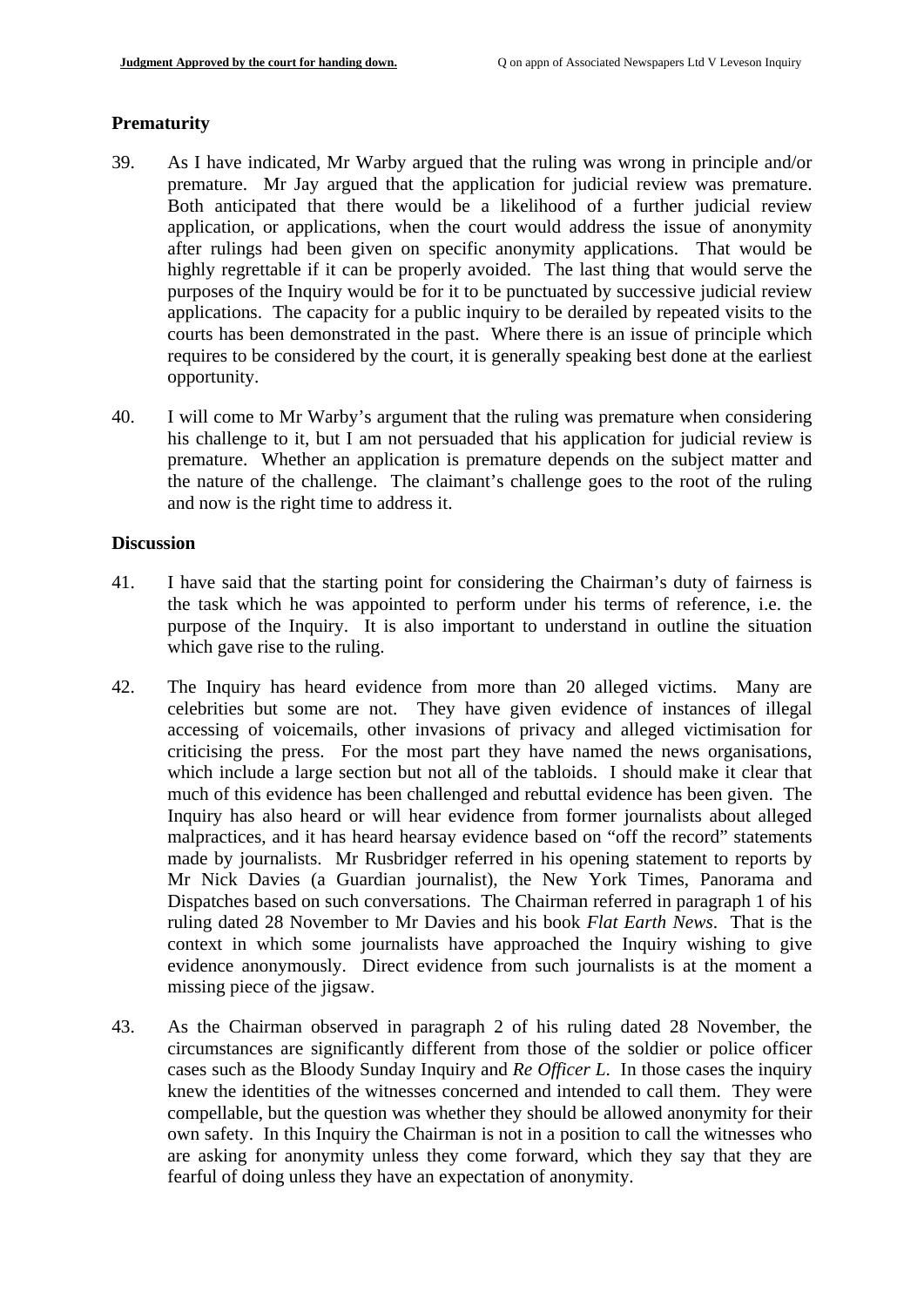- 44. In the nature of things the Chairman had to address the issue of how he should respond in general to such requests before knowing the details of the evidence which such witnesses would give. As I see it, the issue gave rise to the following questions:
	- 1. Was there a credible basis for thinking that there were witnesses who had relevant evidence to give but who would not do so unless they had a prospect of anonymity because of real fear of career blight?
	- 2. If so, was it likely to be better for the purposes of the Inquiry, i.e. in the public interest, to admit such evidence (subject to relevance), with its obvious and unavoidable limitations, than not to have it?
	- 3. If so, would its admission be likely to cause such prejudice to the claimant, and other newspaper organisations, that it would be unfair to admit it notwithstanding the detrimental effect from the viewpoint of the purposes of the Inquiry and from the viewpoint of other interested parties?
- 45. We were referred to various authorities on the standard of review, including  $\bar{R}$  v *Panel on Takeovers and Mergers ex parte Guinness plc* [1990] 1 QB 146 and *R v Lord Saville of Newdigate ex parte A* [2000] 1 WLR 1855.
- 46. Question 1 is a question of fact. Question 2 involves an evaluation of what would be best in the interests of the Inquiry. On those questions a court ought not to hold that the Chairman was wrong unless his decision was incapable of rational justification (or in lawyers' language "Wednesbury unreasonable"). Subject to the statutory duties of fairness and openness, it is for the Chairman under the Act to make all decisions about how the Inquiry should proceed.
- 47. Question 3 is rather different because it involves the question whether the procedure proposed would be fair. It is ultimately for the court to decide whether it would be unjust, but in doing so the court must recognise that the Chairman is in a far better position to assess and balance the degree of prejudice which may be caused to different parties because of his infinitely greater knowledge of the details and his feel for where justice lies. The court would therefore only interfere if satisfied, notwithstanding the Chairman's considerable advantage, that he was wrong.
- 48. In stating the matter as I have in the particular context of the facts in this case, I have sought to distil and apply the principles derived from the authorities, particularly the judgment of the Court of Appeal in *R v Lord Saville of Newdigate*, paragraphs 31, 38– 39 and 67-69.
- 49. The Chairman was plainly entitled to regard it as credible that journalists who could give relevant evidence were unwilling to do so without anonymity for fear of career blight, for he had representations to that effect from a number of sources.
- 50. He was similarly entitled to conclude that it was in the interests of the Inquiry to hear evidence from those working in newsrooms about the culture, practices and ethics of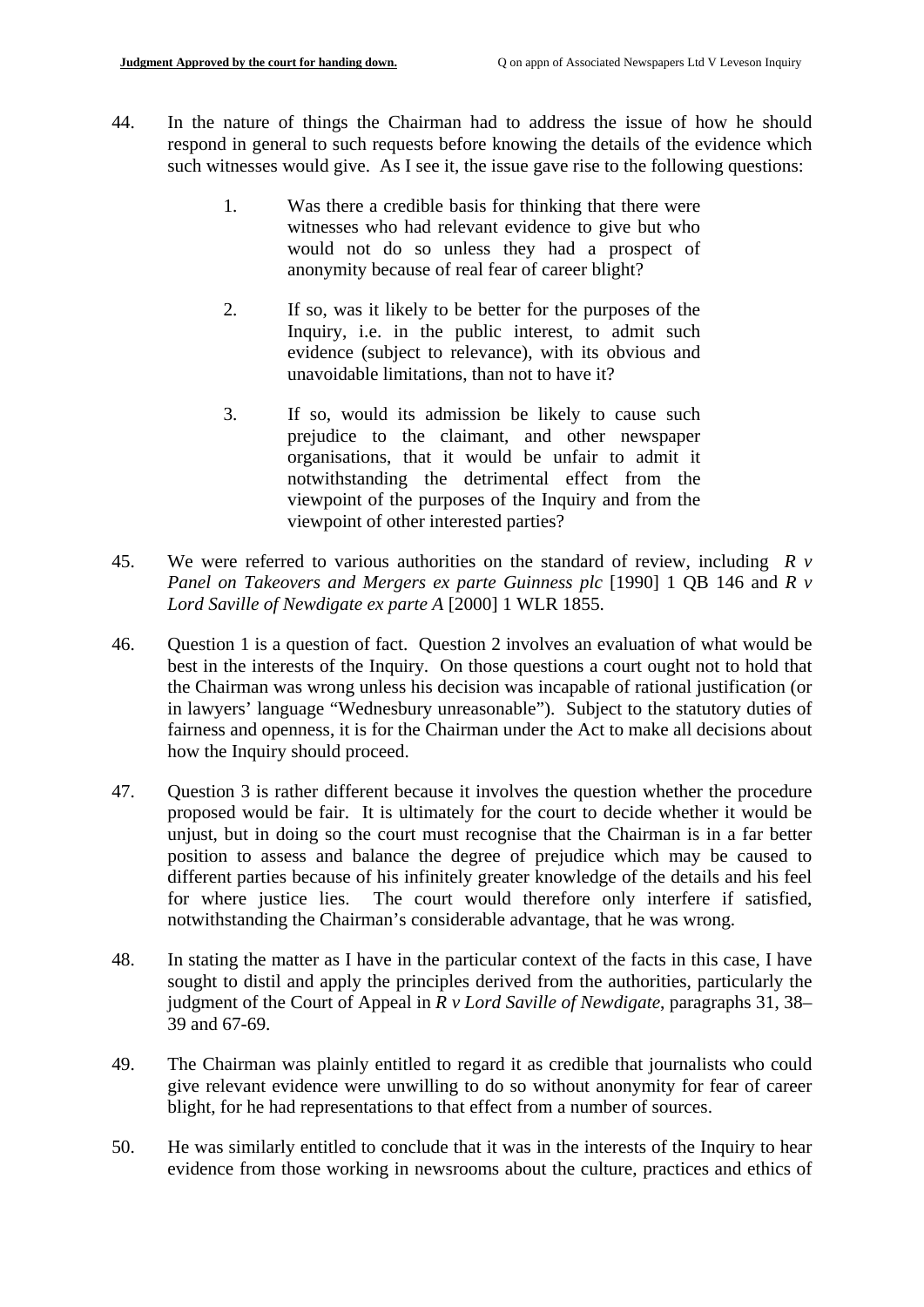their workplaces. This was at the heart of what he was appointed to investigate (as he observed in paragraph 5 of his ruling dated 9 November) and he was entitled to regard evidence about what went on in the newsroom as "an extremely important part of the picture" (paragraph 6 of the same ruling).

- 51. As to the third question, nobody doubts that the admission of anonymous evidence gives rise to a risk of prejudice to the claimant and other newspaper organisations for the reasons set out by Mr Caplan in his submissions dated 17 November. A disaffected journalist with a grudge may choose a time when the public mood is seen as very hostile towards tabloid papers to tell malicious stories, which, in a toxic atmosphere and without means of cross-examination, may pass for true when they are false. The specific allegations made by alleged victims have in a number of instances received specific rebuttals, but newspaper organisations would not be able to respond in the same way to anonymous allegations. They would not know at which newspaper they were aimed, but the effect in the minds of the public could be to tar them all with the same brush. These are legitimate concerns.
- 52. That is one side of the picture, but there are other relevant considerations. In addition to those which I have already mentioned (such as the legitimate interest of alleged victims in hearing what the journalists have to say), it should not be overlooked that although an allegation by an unnamed person against an unnamed paper cannot be rebutted in the same way as an allegation by a named person against a named paper, if journalists come forward to give a picture of the culture and practices in major news organisations which most journalists working in such organisations would simply not recognise as anywhere near to the truth, there is nothing to prevent other journalists who are prepared to be identified from coming forward and saying that they do not recognise the picture being presented.
- 53. Above all, it is of the greatest importance that the Inquiry should be, and seen by the public to be, as thorough and balanced as is practically possible. If the Chairman is prohibited from admitting the evidence of journalists wanting to give evidence anonymously, there will be a gap in the Inquiry's work, although the material (or similar material) is already in a real sense in the public domain. There is a point of detail about whether and at what stage Nick Davies's book came to be received by the Inquiry, but that is a point of secondary importance. If the court ruled that the Chairman could not lawfully admit evidence of the kind under consideration, and his report reflected that fact, the result would be that the Inquiry would not have examined a raft of available material. There would be cause for concern that in those circumstances the Inquiry would have failed in a significant regard to achieve its terms of reference, and the credibility of its findings and recommendations would be lessened. It would be open to the criticism of not having heard the full story.
- 54. It has to be stressed that this is an inquiry; it is not the same as a criminal trial or a disciplinary proceeding. Mr Warby said that the newspaper organisations are "in the dock" and in a metaphorical sense that is true; but it is true because an inquiry has been set up to try to explore as fully as it can the culture and the practices of the newspaper industry in the light of things which have given rise to public concern.
- 55. In determining where fairness lies in a public inquiry, there is always a balance to be struck. I am not persuaded that there is in principle something wrong in allowing a witness to give evidence anonymously through fear of career blight, rather than fear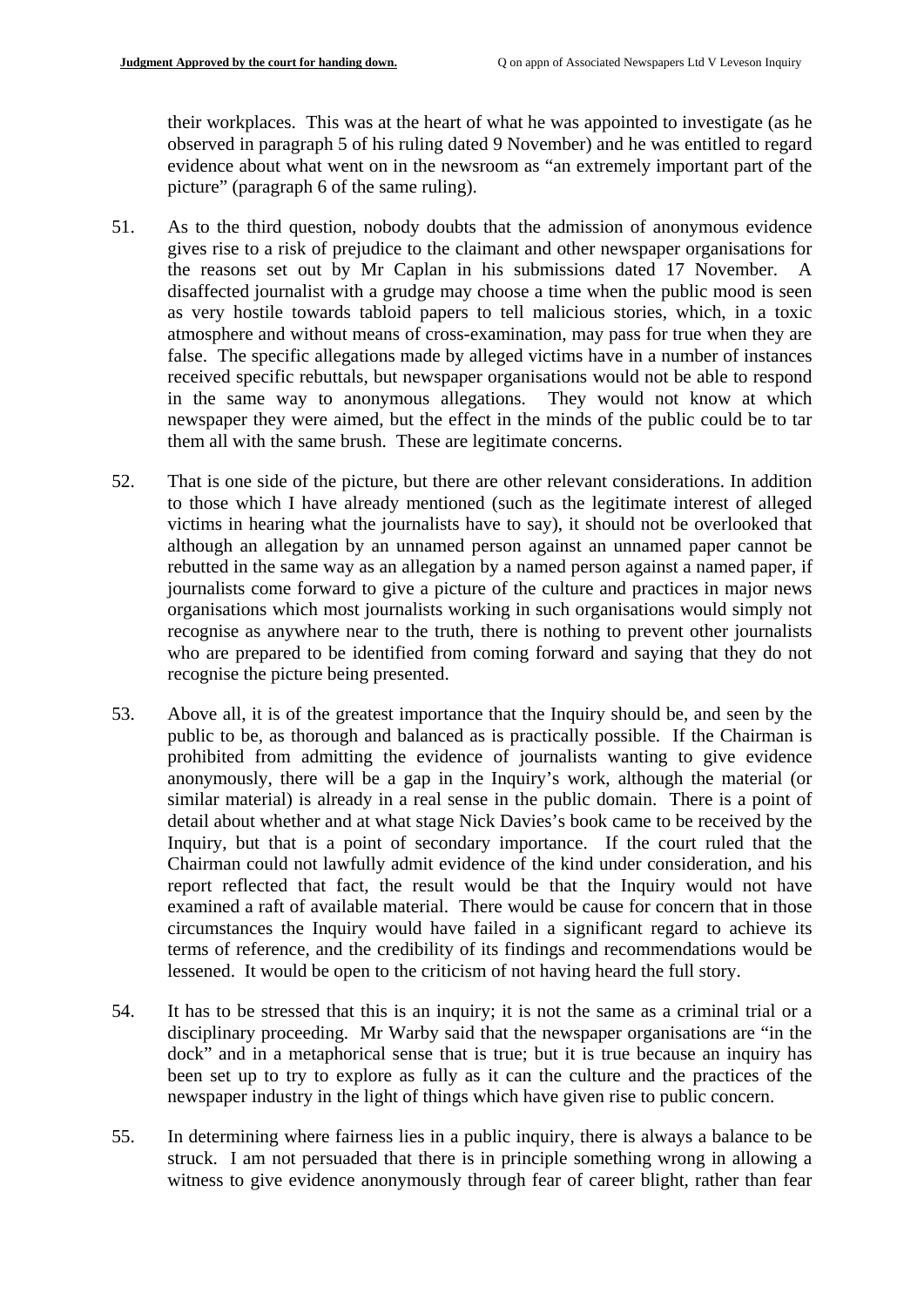of something worse. Fear for a person's future livelihood can be a powerful gag. Nor am I persuaded that the Chairman acted unfairly and therefore erred in law in deciding that on balance he should admit such evidence, subject to his considering it of sufficient relevance and being satisfied that the journalist would not give it otherwise than anonymously.

- 56. The public interest in the Chairman being able to pursue his terms of reference as widely and deeply as he considers necessary is of the utmost importance. Although the names that have featured most prominently in newspaper coverage of the Inquiry have been largely the names of celebrities, newspaper magnates and politicians, any follower of the Inquiry will be aware that the Chairman has throughout been particularly concerned about the interests of ordinary members of the public, who do not have ready access to media lawyers. I say that in order to emphasise that the issues being investigated by the Inquiry affect the population as a whole. I would be very reluctant to place any fetter on the Chairman pursuing his terms of reference as widely and deeply as he considers necessary. I recognise that his ruling may cause damage to the claimant and other newspaper proprietors. However, such risk of damage will be mitigated to some extent (although not entirely, as I readily accept) by the fact that he will not use anonymous evidence to make specific findings against particular organisations. It is also important to recognise that the evidence in question will be part of a much wider tapestry and that it is open to the claimant and others to present balancing non-anonymous evidence.
- 57. I am not persuaded that the Chairman has reached an impermissible pre-judgment. He has reached a decision on a point of general principle, and he has kept open more detailed scrutiny of individual cases.

#### **The Commissioner**

58. The Commissioner is concerned about the possibility that the Chairman may receive anonymous material which is exculpatory of a possible future defendant in criminal proceedings. It was submitted on his behalf that the protocol issued by the Chairman should be amended to include the following paragraph:

> "The Chairman will only grant protective measures to an applicant whose evidence is exculpatory of any individual or company in exceptional circumstances and only after having invited representations on the matter from the core participants."

59. The Chairman declined to include express provision of that kind in the protocol. He said:

> "Given the circumstances in which witnesses have sought anonymity, I consider the likelihood that statements prepared by such witnesses will indeed be exculpatory of any specific individual to be low but it is sufficient if I express myself mindful of the point and, in the interests of fairness, will approach a consideration of any material with that concern in mind".